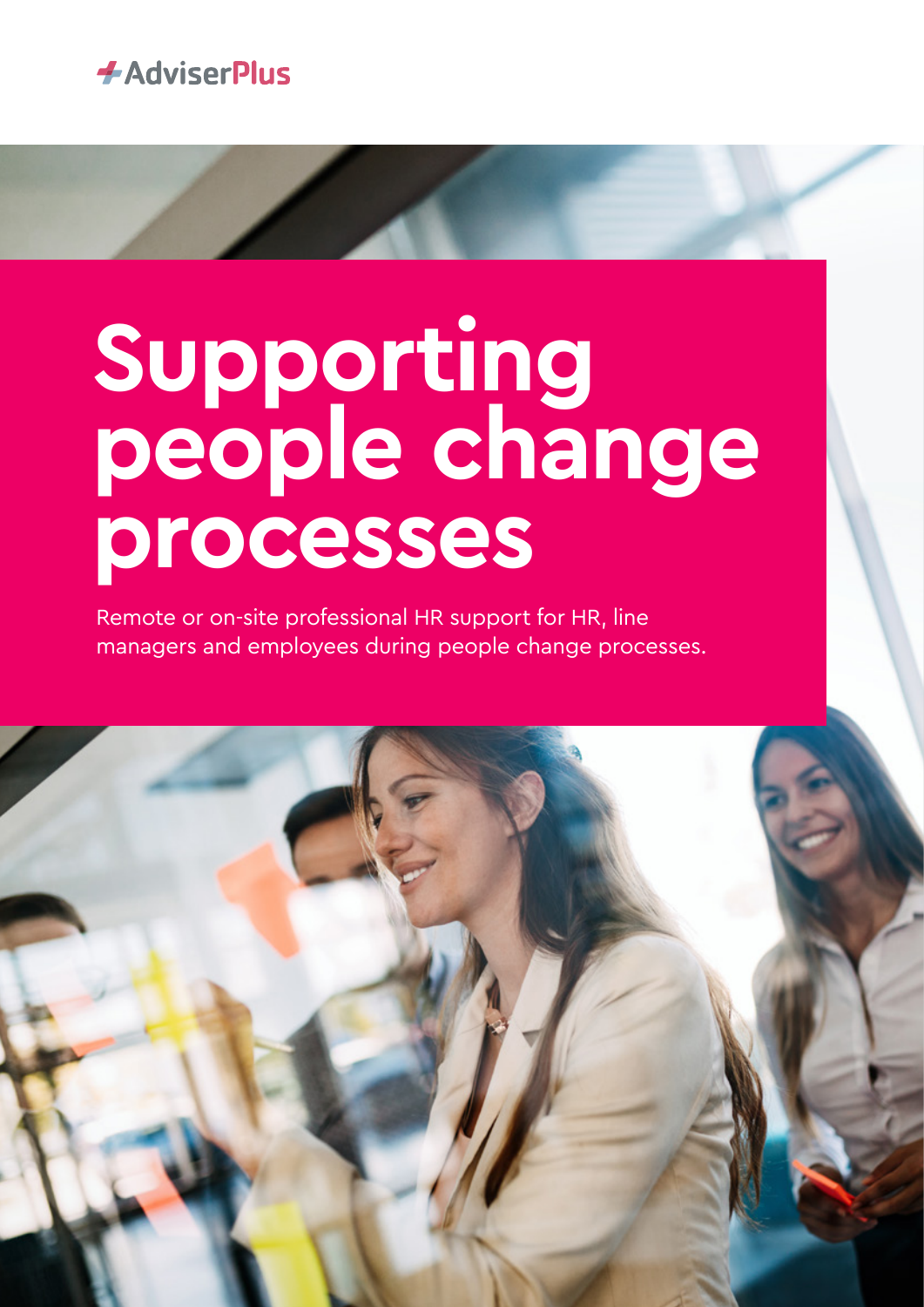# Do you have a short-term requirement that must be delivered at pace, and don't have the level of skilled HR professionals available to support the change?

Our team of HR professionals can support your in-house HR team and line managers with people change processes such as restructure, redundancy or changes to contractual terms and conditions for your employees.

# Feature and Benefits

Access to a team of HR experts who can integrate with your business 1. Our team can work as an HR representative of your business or alongside / supplement your in-house team

# Proactive support to line managers

- Proactive support to fine managers<br>2. Proactive advice and guidance for line managers delivering the change to ensure the process is followed in line with employment law legislation
- 3. Inbound adviceline for employees impacted by the change Access to additional HR experts to supplement the in-house team and answer employee questions to help them through the change curve



## Remote support for multi-site operations

- Support can be provided remotely through a telephony-based service, supporting your people across multiple locations
- 5.

## HR technology solution to support the process

Evidence and track activity using our HR technology, which also provides MI reporting to your HR team on progress



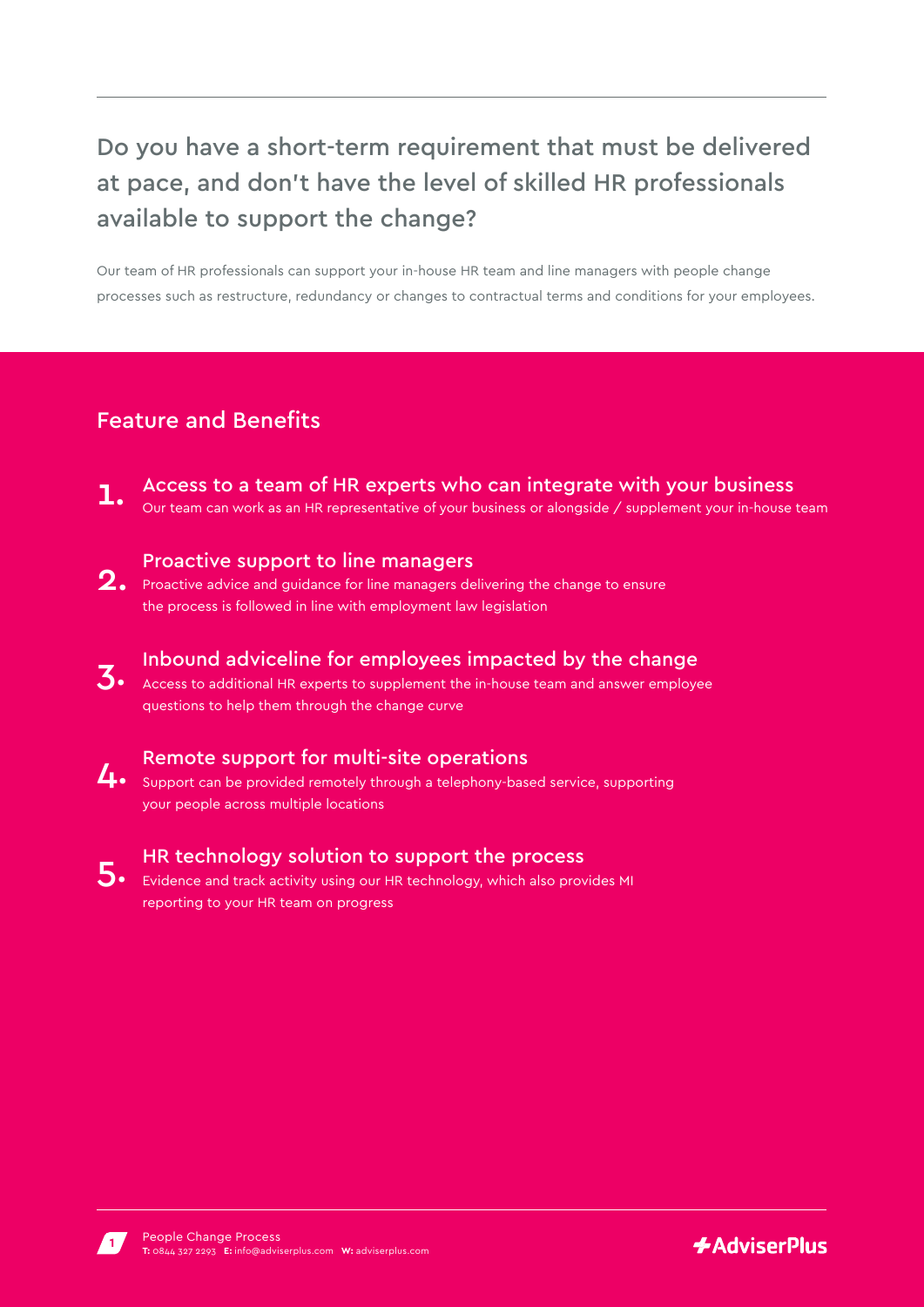# "Through attendance at meetings and advice and guidance for line managers a fair, objective and legally compliant consultation and selection process was followed without any appeals being lodged."

Supporting the restructure of a technology business

Many organisations go through a period of change that requires significant HR support. Whether it's a merger or acquisition, business restructure, redundancy or changes to contractual T&Cs, they all put pressure on a HR team to provide strategic, people and administrative support.

Instead of recruiting or repurposing valuable resource to meet your needs, you can use AdviserPlus' team of qualified HR professionals to support your in-house HR team and line managers. Support can be provided remotely (telephony based), or on-site, either as an HR representative of your business or to supplement your in-house HR team. We can attend formal meetings as chair or HR rep and/or provide advice and guidance for in-house HR, line managers and employees.

# Chair consultation meetings during a redundancy situation

#### **Challenge**

You are planning to consult with employees and don't have the people resource available who have experience of redundancy situations and can conduct the consultation meetings.

Your HR team will be required for more strategic activity and the line management population is impacted. Therefore, there are no roles with the appropriate level of experience to conduct the meetings.

#### **Solution**

How do you find the people resources who can conduct consultation meetings fairly and objectively and comply with the legislative process?

Using our team of HR professionals to conduct the consultation meetings will ensure the process is legally compliant, employees are treated fairly and consistently, and it's evidenced. It also enables your HR team to continue to focus on the strategic activity that is required.

# Attendance at interviews for a restructure in your business as Company witness

#### **Challenge**

You are restructuring a department within your business which has created 48 new job roles. The impacted employees will be interviewed for the roles and you require an HR professional to act as Company witness at the interviews and to support the leading managers conducting the meetings.

The business doesn't have the appropriate level of skilled HR professionals to provide support to the senior managers.

#### **Solution**

How do you find the people resource who can attend and guide the leading managers during interviews with employees impacted by a restructure to ensure they are treated fairly and consistently, and the key objectives of the proposal are met?

We can provide HR expertise to attend interviews, acting as Company witness who have the relevant experience and knowledge to provide guidance to leading managers who are conducting the interviews, ensuring a fair and legally compliant process is followed.



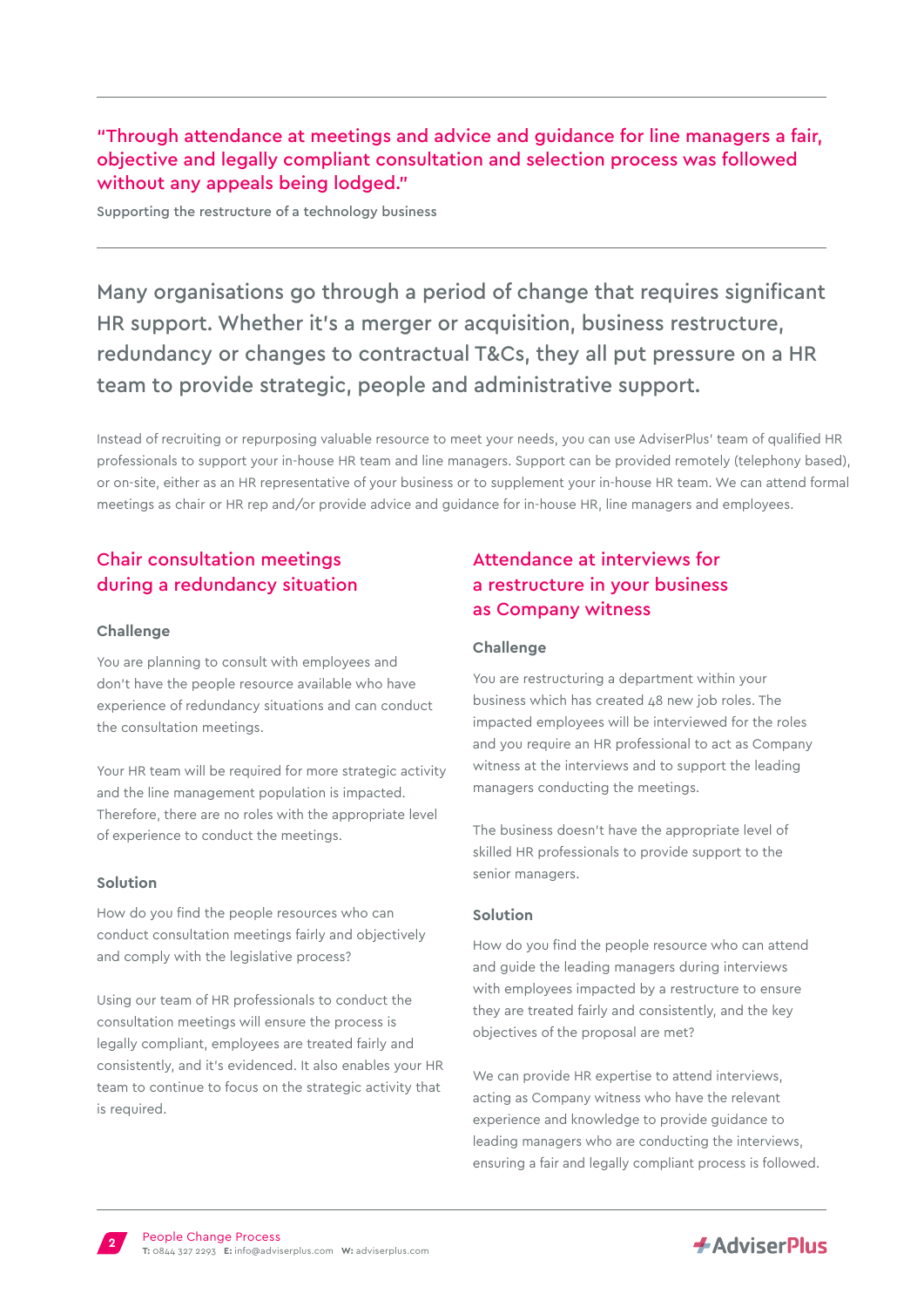# Advice and guidance for line managers delivering contractual changes to employee terms and conditions

#### **Challenge**

You have 2,500 employees who are employed on over 40 different contracts with varying terms and conditions, which you want to consolidate to only 4 different contracts.

HR have identified that a significant number of employees are contracted to work on differing days and hours meaning the work force is operating across numerous working patterns. The HR team is not resourced to support this volume of change in the business and line managers delivering the contract changes to impacted employees will require HR support.

#### **Solution**

How do you find the people resource who can provide the required support to line managers ensuring not only are all employees are communicated with quickly, but it's done in a fair and consistent way?

The AdviserPlus team can provide proactive advice and guidance to your line managers, either on-site or remotely via the phone. As well as meaning your line managers have a high quality experience, it also enables you to deliver the contractual changes ensuring a fair and consistent approach with all impacted employees.





**T:** 0844 327 2293 **E:** info@adviserplus.com **W:** adviserplus.com People Change Process **<sup>3</sup>**